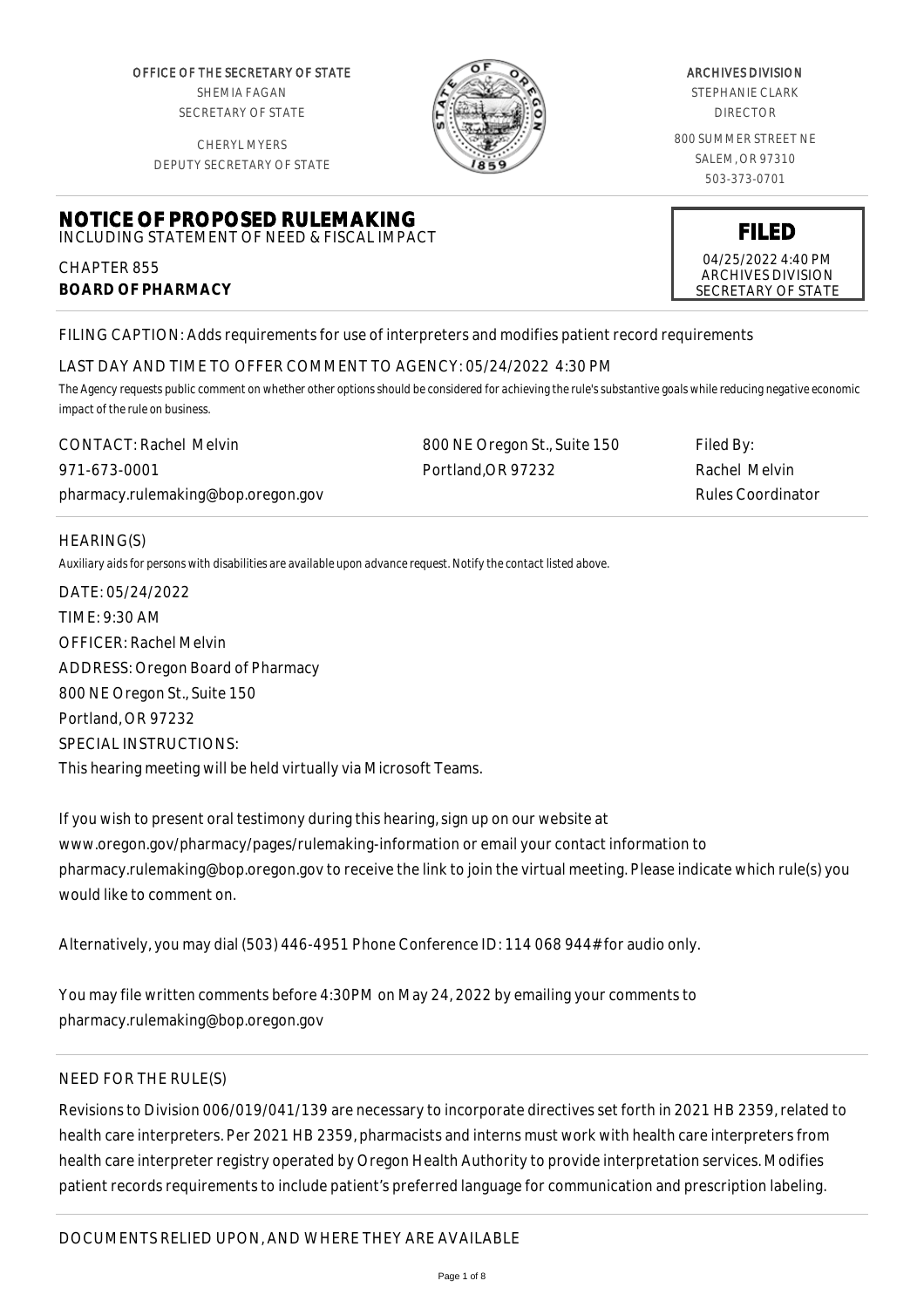2021 HB 2359 https://olis.oregonlegislature.gov/liz/2021R1/Downloads/MeasureDocument/HB2359/Enrolled ORS 413.550 and ORS 413.558 related to health care interpreters https://www.oregonlegislature.gov/bills\_laws/ors/ors413.html OAR 333-002 related to health care interpreters

https://secure.sos.state.or.us/oard/displayDivisionRules.action?selectedDivision=1218

Title VI of the Civil Rights Act of 1964 https://www.justice.gov/crt/fcs/TitleVI-Overview prohibits discrimination on the basis of race, color, and national origin in programs and activities receiving federal financial assistance; Section 1557 of the Affordable Care Act https://www.govinfo.gov/content/pkg/PLAW-111publ148/pdf/PLAW-111publ148.pdf prohibits discrimination on the basis of race, color, national origin, age, disability, or sex, in covered health programs or activities;

42 USC 18116 Nondiscrimination https://uscode.house.gov/view.xhtml?req=(title:42%20section:18116 Nondiscrimination %20edition:prelim)%20OR%20(granuleid:USC-prelim-title42 section18116)&f=treesort&edition=prelim&num=0&jumpTo=true

45 CFR Part 92 Nondiscrimination on the basis of race, color, national origin, sex, age, or disability in health programs or activities receiving federal financial assistance and programs or activities administered by the Department of Health and Human Services under Title I of the Patient Protection and Affordable Care Act or by entities established under such title. https://www.ecfr.gov/current/title-45/subtitle-A/subchapter-A/part-92

# STATEMENT IDENTIFYING HOW ADOPTION OF RULE(S) WILL AFFECT RACIAL EQUITY IN THIS STATE

Patients from a variety of racial and ethnic backgrounds are of Limited English Proficiency. Approximately 222,000 Oregonians (1 out of every 17) cannot read the directions for their prescription medications provided in English and approximately 4,000 Oregonians communicate via American Sign Language (ASL). Interpreters offer a language and cultural bridge between a Pharmacist and an individual with LEP and those who prefer to communicate in a language other than English, including American Sign Language and other signed languages. Utilizing qualified interpreters will ensure that proper communication occurs to allow the individual with LEP and those who prefer to communicate in a language other than English, including American Sign Language and other signed languages, to achieve desired health outcomes. The ability to access an interpreter who can communicate in the patient's preferred language will have a positive impact on patients from a variety of racial and ethnic backgrounds who may have barriers to oral communication.

# FISCAL AND ECONOMIC IMPACT:

The agency sent out a fiscal impact request associated with compliance, implementation and operation requirements related to services for use of Health Care Interpreters on April 6, 2022 to 13,617 recipients from the database for the following categories: Drug Outlet, PIC, Pharmacies, RPH, Rulemaking Notices & Adopted Rules. The agency received three responses:

A Pharmacist who owns a Pharmacy in Harrisburg, OR stated "I estimate it will cost me \$800 to \$1000 per month or \$9,000 to \$12,000 per year to have access to interpreters for all the languages you require. Signed language would have additional costs but I have not been able to make a good estimate of the amount."

A Pharmacist/Pharmacy Director from a health clinic in Medford, OR stated "Estimated Costs: Additional Record Keeping:\$3,900, Incremental Staff Time:\$208,000, Cost of Third-Party Interpreting Services:\$126,750, Additional costs related to ASL, etc. Equipment lease:\$3,500, Signing Services: \$760, Total Compliance-Related Costs:\$342,910 per year.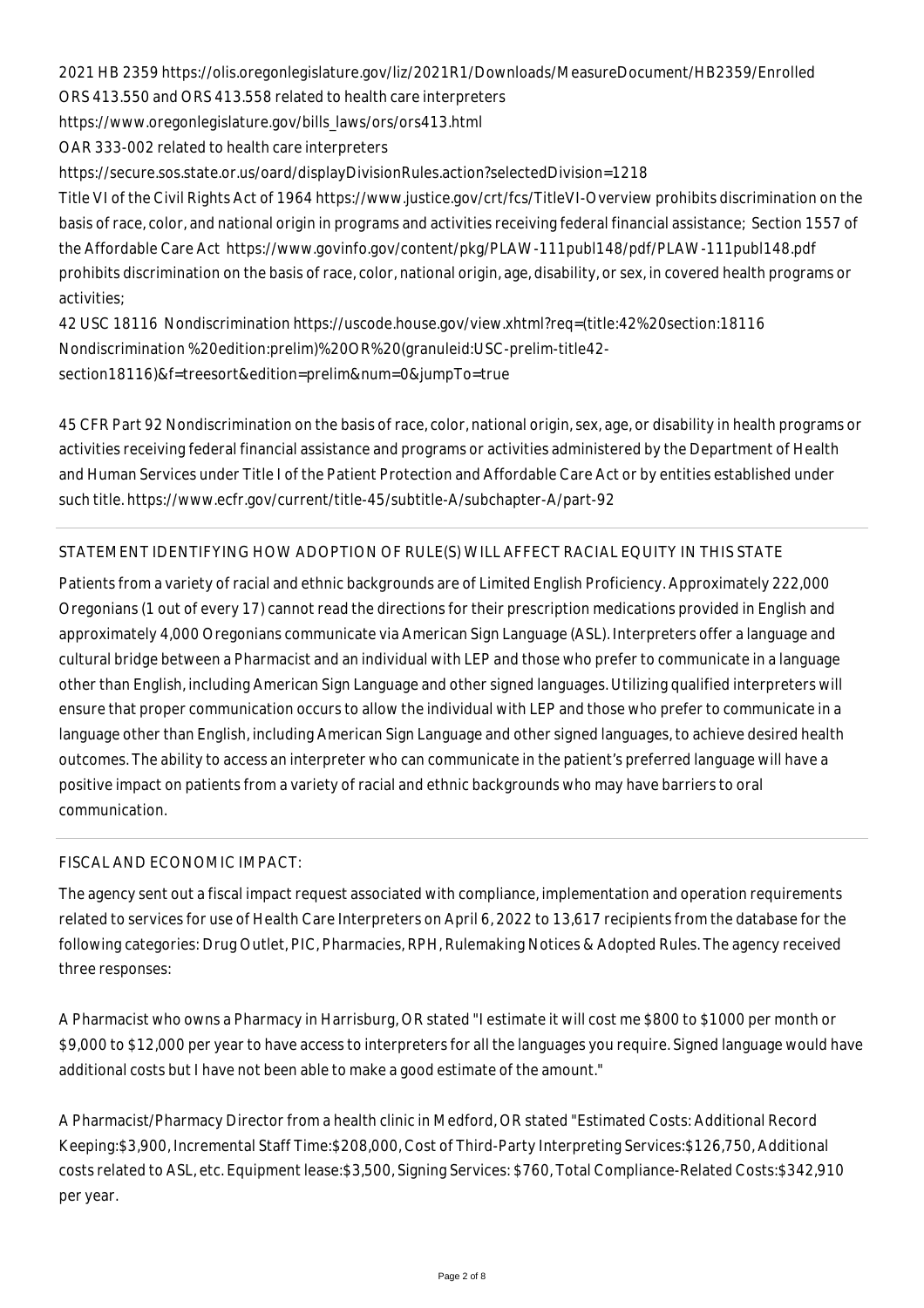A Pharmacist/Director of Pharmacy of a pharmacy in Redmond, OR stated: "I contacted 4 medical interpretation service companies, 2 national companies commonly used by pharmacies and 2 Oregon companies. None of these companies said they have, or have plans to have, Oregon certified interpreters available for on-demand phone consultations for languages required by Oregon law. They did not know of any company to refer me to who could. One Oregon company has plans to launch Spanish only Oregon certified phone interpretation services by "mid-summer." They did not know the cost of this service. Several knowledgeable people explained to me that for on-demand phone interpretation they rely on national or international pools of interpreters, and it is not feasible to have them obtain Oregon certification. Quoted costs below are for non-Oregon certified interpretation services and are averaged between the four quotes: On-Demand phone interpretation (This assumes four 15-minute interpretation sessions per month)

- Average monthly service cost: \$151/month
- Dedicated phone line: \$40/month (our digital system cannot use 3-way calling + handsets per specs)
- Startup cost of phone equipment: \$200
- Startup cost of administrative time for research, contracting, procedures, training, and setup: \$2000 Adding American Sign Language (This assumes one 30-minute visit per month, costs are additional to above)
- Average monthly service cost: \$120/month
- Startup cost of computer, HD monitor, camera, headset: \$2400

• Startup cost of administrative time for additional research, contracting, procedures, training, and setup: \$500 Total startup costs: \$5100

Total monthly costs: \$311

## COST OF COMPLIANCE:

*(1) Identify any state agencies, units of local government, and members of the public likely to be economically affected by the rule(s). (2) Effect on Small Businesses: (a) Estimate the number and type of small businesses subject to the rule(s); (b) Describe the expected reporting, recordkeeping and administrative activities and cost required to comply with the rule(s); (c) Estimate the cost of professional services, equipment supplies, labor and increased administration required to comply with the rule(s).*

No anticipated fiscal impact is expected for the agency, other state agencies, units of local government or the public. Based on the responses the agency received from the fiscal impact request for requirements for use of health care interpreters, licensees may have startup costs and monthly/annual costs. Estimated costs range from \$9,000 to \$343,000 per year for items such as phone equipment, computer, monitor, camera, headset, administrative costs, training, equipment leases, signing services, etc.

### DESCRIBE HOW SMALL BUSINESSES WERE INVOLVED IN THE DEVELOPMENT OF THESE RULE(S):

Small businesses were not involved with the development of these rules, directives pursuant to 2021 HB 2359.

# WAS AN ADMINISTRATIVE RULE ADVISORY COMMITTEE CONSULTED? NO IF NOT, WHY NOT?

Proposed rules are a legislative directive of 2021 HB 2359 related to health care interpreters.

#### RULES PROPOSED:

855-019-0230, 855-041-1133, 855-041-1165, 855-139-0360, 855-139-0555

#### AMEND: 855-019-0230

RULE SUMMARY: Proposed amendments are necessary to incorporate directives set forth in 2021 HB 2359, related to health care interpreters. Requires Pharmacists and Interns to work with health care interpreters from health care interpreter registry operated by Oregon Health Authority to provide interpretation services.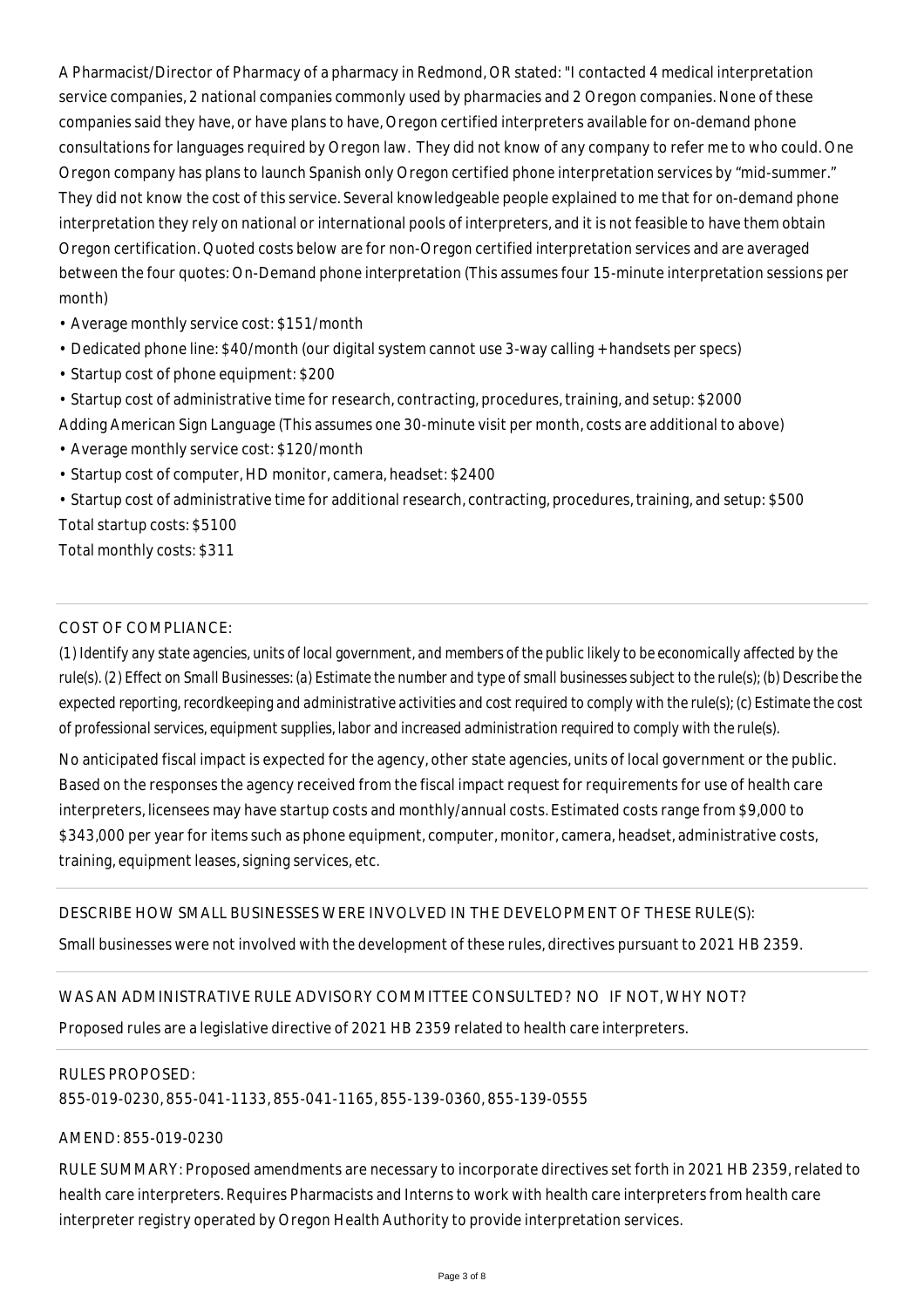# CHANGES TO RULE:

# 855-019-0230 Counseling ¶

(1) The  $p$ Pharmacist or ilntern shallmust orally counsel the patient or patient's agent on the use of a drug or device as appropriate:¶

(a) The pPharmacist or iIntern shallmust counsel the patient on a new prescription and any changes in therapy, including but not limited to a change in directions or strength, or a prescription which is new to the pharmacy;¶ (b) Only the  $p$ Pharmacist or ilntern may accept a patient's or patient's agent's request not to be counseled. If, in their reasonable professional judgment, the pPharmacist or iIntern believes that the patient's safety may be affected, the pPharmacist or ilntern may choose not to release the prescription until counseling has been completed;¶

(c) Effective July 1, 2008, tThe pPharmacist or iIntern that provides counseling or accepts the request not to be counseled shallmust document the interaction;¶

(d) A  $pP$ harmacist shallmust not allow non- $pP$ harmacist personnel to release a prescription that requires counseling, or accept the request not to be counseled;¶

(e) For a prescription delivered outside of the pharmacyto a patient, except at a pharmacy or a pharmacy prescription locker, the pPharmacist shallmust offer in writing, to provide direct counseling and information about the drug, including information on how to contact the  $p$ Pharmacist; $\P$ 

(f) For each patient, the  $\frac{1}{2}P$  pharmacist or ilntern shallmust determine the amount of counseling that is reasonable and necessary under the circumstance to promote safe and effective use or administration of the drug or device, and to facilitate an appropriate therapeutic outcome for that patient.¶

(2g) Counseling on a refill prescription shallWhen communicating (e.g. counseling, patient care services, billing) with a patient who prefers to communicate in a language other than English or who communicates in signed language, the Pharmacist or Intern must work with a health care interpreter from the health care interpreter registry administered by the Oregon Health Authority under ORS 413.558 unless the Pharmacist is proficient in the patient's preferred language.¶

(2) Counseling on a refill prescription must be such as a reasonable and prudent pPharmacist would provide including but not limited to changes in strength or directions.¶

(3) A  $p$ Pharmacist may provide counseling in a form other than oral counseling when, in their reasonable professional judgment, a form of counseling other than oral counseling would be more effective.¶ (4) A  $p$ Pharmacist or ilntern shallmust initiate and provide counseling under conditions that maintain patient

privacy and confidentiality.¶

(5) For a discharge prescription from a hospital, the  $p$ Pharmacist must ensure that the patient receives appropriate counseling.

Statutory/Other Authority: ORS 689.205, 2021 HB 2359

Statutes/Other Implemented: ORS 689.151, ORS 689.155, 2021 HB 2359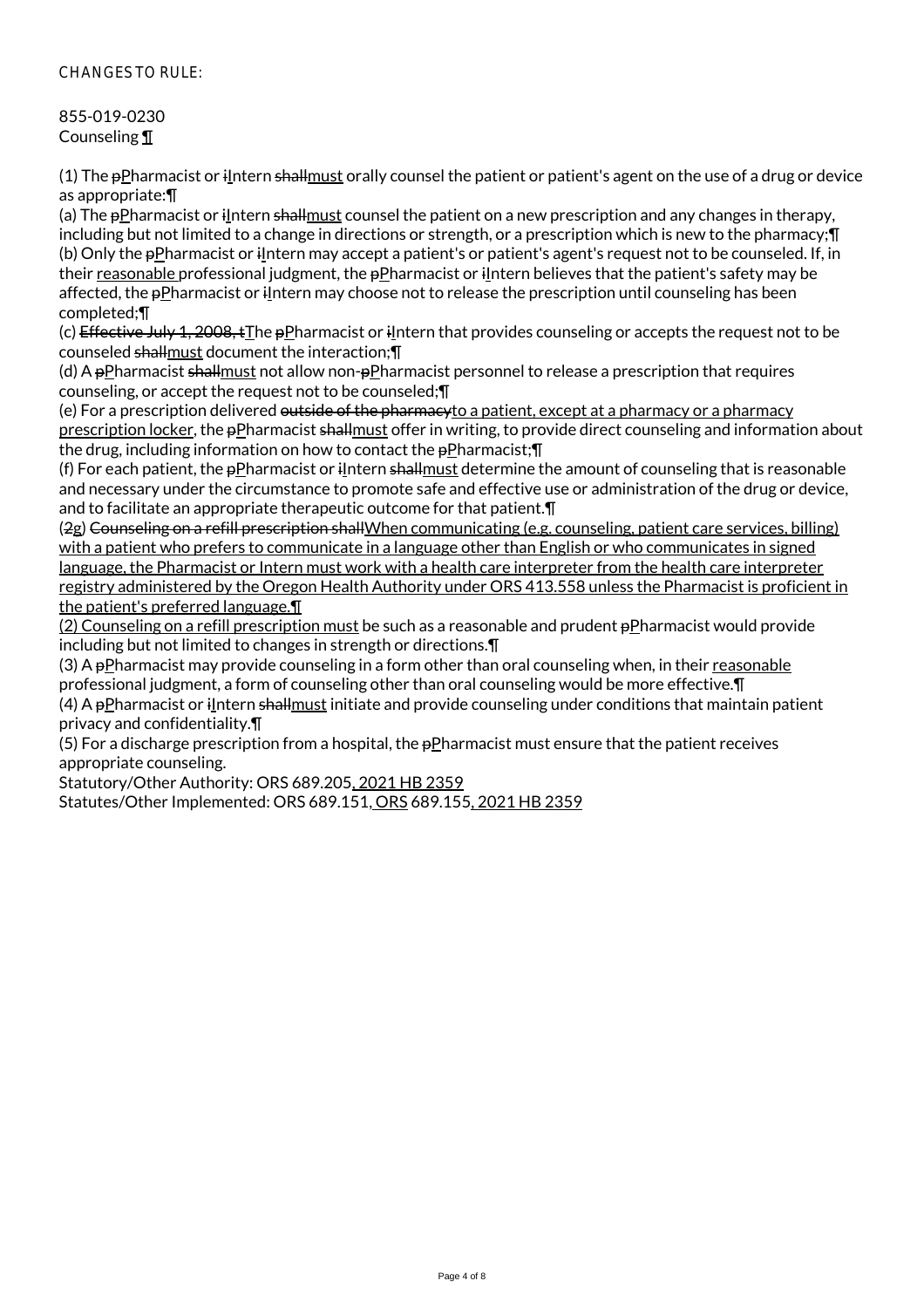## ADOPT: 855-041-1133

RULE SUMMARY: Proposed rules are necessary to incorporate directives set forth in 2021 HB 2359, related to health care interpreters. Requires pharmacists and interns to work with health care interpreters from health care interpreter registry operated by Oregon Health Authority to provide interpretation services.

CHANGES TO RULE:

#### 855-041-1133

Dispensing: Interpretation

(1) Except as provided in subsection (2) of this section, a Pharmacist or Intern must work with a health care interpreter from the health care interpreter registry administered by the Oregon Health Authority under ORS 413.558 when communicating with a patient who prefers to communicate in a language other than English or who communicates in signed language, unless the Pharmacist is proficient in the preferred language of the person with limited English proficiency. The Pharmacist or drug outlet may not charge for these services.¶

(2) A Pharmacist or Intern who is otherwise required to work with a health care interpreter from the health care interpreter registry may work with a health care interpreter who is not listed on the health care interpreter registry only if the Pharmacist or Intern: ¶

(a) Verifies that the Pharmacist or Intern has made a good faith effort needed to obtain a health care interpreter from the health care interpreter registry in accordance with rules adopted by the authority under ORS 413.558 and has found that none are available to provide interpretation; or ¶

(b) Has offered the patient the services of a health care interpreter from the health care interpreter registry and the patient declined the offer and chose a different interpreter. ¶

(3) A Pharmacist or Intern must provide personal protective equipment, consistent with established national standards, to health care interpreters providing services on-site at no cost to the health care interpreter and may not suggest to the health care interpreter that the health care interpreter should procure the health care interpreter's own personal protective equipment as a condition of working with the Pharmacist or Intern. **[1**] (4) A Pharmacist or Intern must maintain records of:¶

(a) Each patient encounter in which the Pharmacist or Intern worked with a health care interpreter from the health care interpreter registry; or¶

(b) Each good faith effort to utilize a health care interpreter from the health care registry for each patient encounter in which the Pharmacist or Intern worked with an interpreter not on the health care interpreter registry and met one of the exceptions in (2) of this rule. ¶

(5) The records required in (4) must include:  $\P$ 

(a) The full name of the health care interpreter; ¶

(b) The health care interpreter's registry number, if applicable; and  $\P$ 

(c) The language interpreted. ¶

(6) Pharmacists, Interns, Certified Oregon Pharmacy Technicians, Pharmacy Technicians and Pharmacies are required to comply with ORS 413.559.

Statutory/Other Authority: ORS 689.205, 2021 HB 2359

Statutes/Other Implemented: ORS 689.155, 2021 HB 2359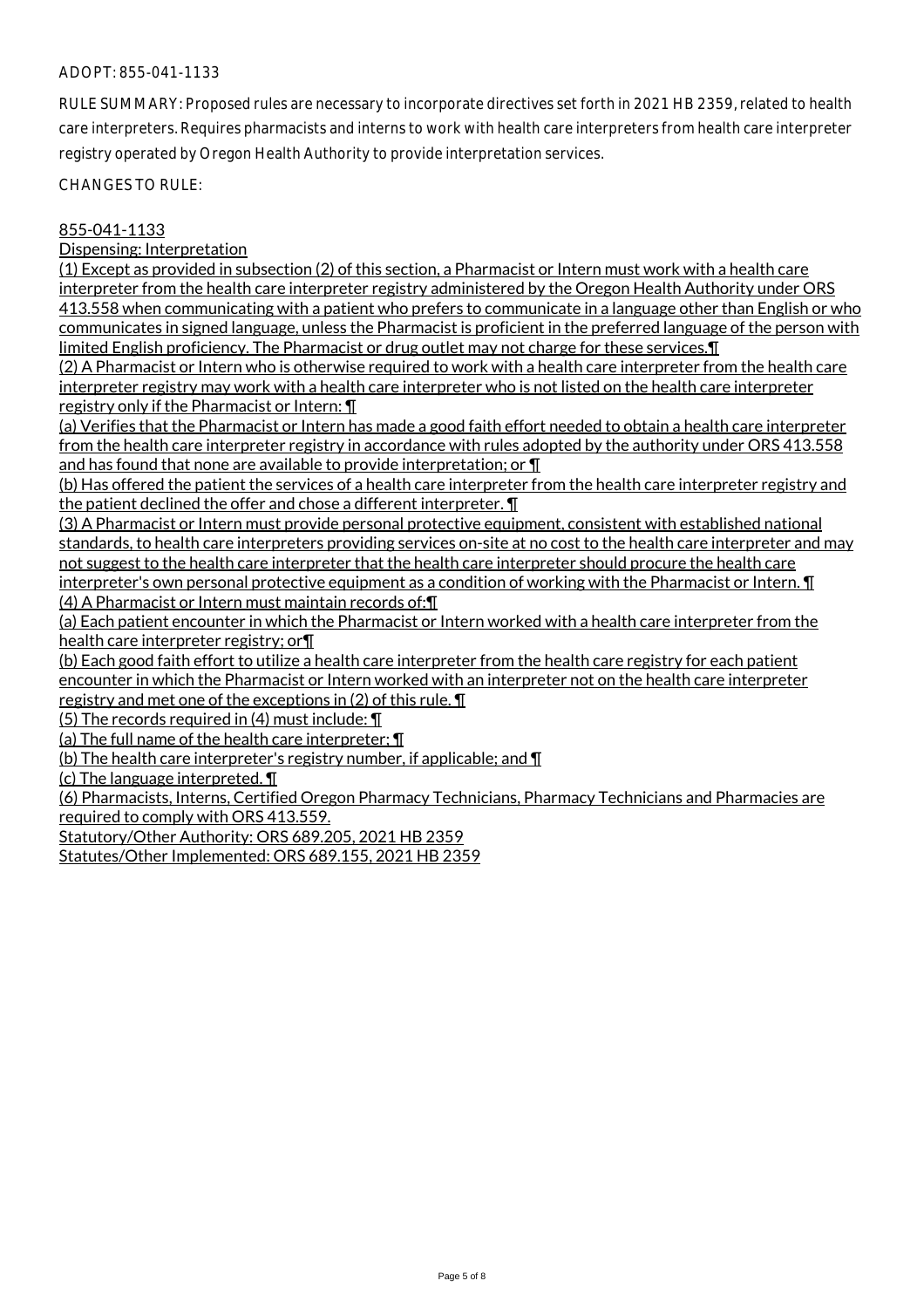# AMEND: 855-041-1165

RULE SUMMARY: Proposed amendments are necessary to incorporate directives set forth in 2021 HB 2359, related to health care interpreters. Modifies patient records requirements to include patient's preferred language for communication and prescription labeling.

CHANGES TO RULE:

855-041-1165 Patient Medical Record ¶

A patient record system shallmust be maintained by pharmacies for all patients for whom prescription drug orders are dispensed, except for those patients who the pharmacist has good reason to believe will not return to that pharmacy to obtain drugs. The patient record system shall must provide for readily retrievable information necessary for the dispensing pPharmacist to identify previously dispensed drugs at the time a prescription drug order is presented for dispensing. The pPharmacist shallmust make a reasonable effort to obtain, record, and maintain the following information:¶

(1) Full name of the patient for whom the drug is intended;¶

(2) Address and telephone number of the patient;¶

(3) Patient's age or date of birth;¶

(4) Patient's gender;¶

(5) Patient's preferred language for communication and prescription labeling;¶

(6) Chronic medical conditions;¶

(67) A list of all prescription drug orders obtained by the patient at the pharmacy maintaining the patient record showing the name of the drug or device, prescription number, name and strength of the drug, the quantity and date received, and the name of the prescriber;¶

 $(78)$  Known allergies, drug reactions, and drug idiosyncrasies; and  $\P$ 

( $82$ ) If deemed relevant in the  $p$ Pharmacist's reasonable professional judgment: $\P$ 

(a) Pharmacist comments relevant to the individual's drug therapy, including any other information peculiar to the specific patient or drug; and¶

(b) Additional information such as chronic conditions or disease states of the patient, the patient's current weight, and the identity of any other drugs, including over-the-counter drugs, or devices currently being used by the patient which may relate to prospective drug review.

Statutory/Other Authority: ORS 689.205, 2021 HB 2359

Statutes/Other Implemented: ORS 689.151, ORS 689.155, ORS 689.508, 2021 HB 2359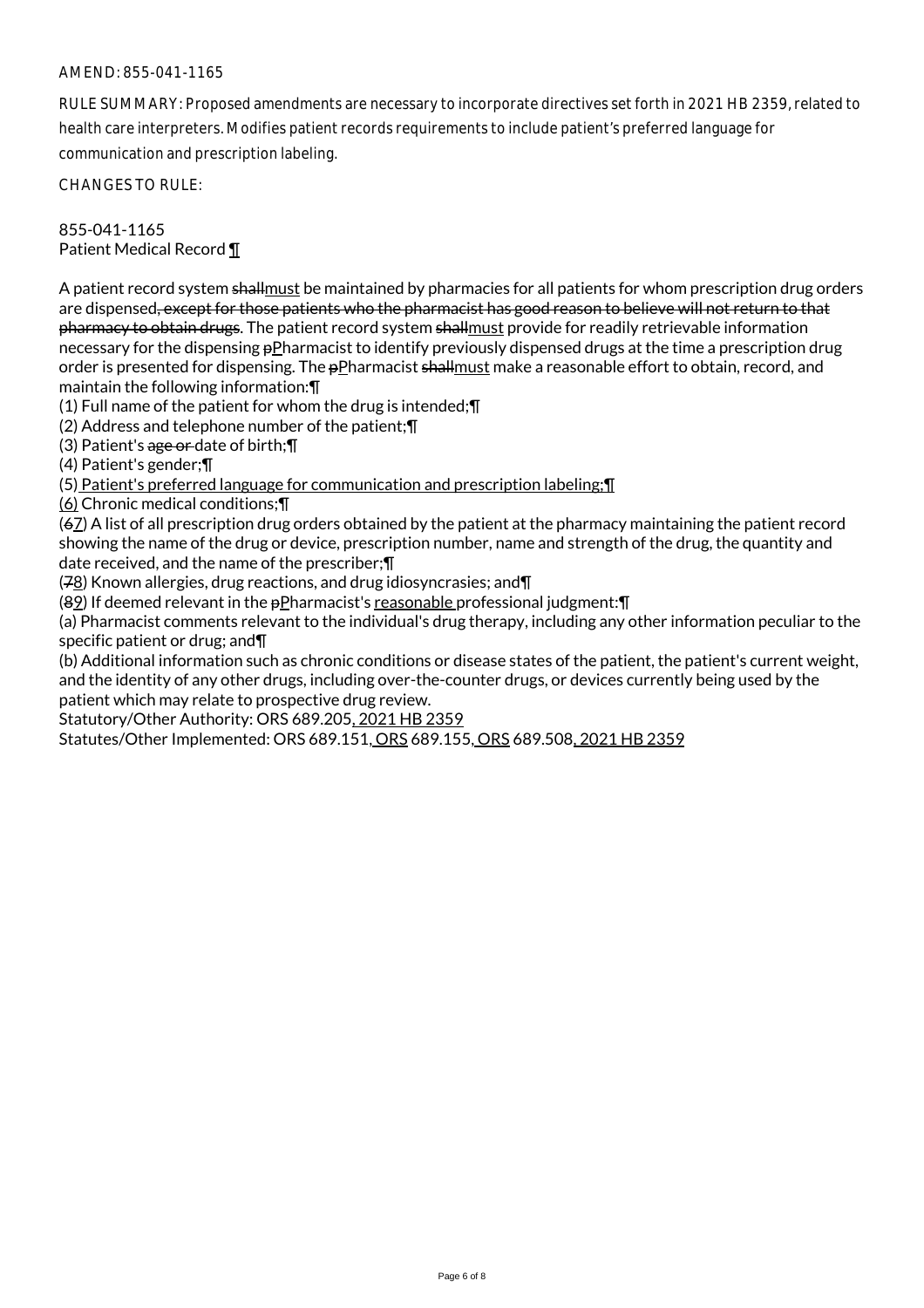### ADOPT: 855-139-0360

RULE SUMMARY: Proposed rules are necessary to incorporate directives set forth in 2021 HB 2359, related to health care interpreters. Requires pharmacists and interns to work with health care interpreters from health care interpreter registry operated by Oregon Health Authority to provide interpretation services.

CHANGES TO RULE:

#### 855-139-0360

Dispensing: Interpretation

(1) Except as provided in subsection (2) of this section, a Pharmacist or Intern from the RDSP Affiliated Pharmacy must work with a health care interpreter from the health care interpreter registry administered by the Oregon Health Authority under ORS 413.558 when communicating with a patient who prefers to communicate in a language other than English or who communicates in signed language, unless the Pharmacist is proficient in the preferred language of the person with limited English proficiency. The Pharmacist or drug outlet may not charge for these services.¶

(2) A Pharmacist or Intern who is otherwise required to work with a health care interpreter from the health care interpreter registry may work with a health care interpreter who is not listed on the health care interpreter registry only if the Pharmacist or Intern: ¶

(a) Verifies that the Pharmacist or Intern has made a good faith effort needed to obtain a health care interpreter from the health care interpreter registry in accordance with rules adopted by the authority under ORS 413.558 and has found that none are available to provide interpretation; or ¶

(b) Has offered the patient the services of a health care interpreter from the health care interpreter registry and the patient declined the offer and chose a different interpreter. ¶

(3) A Pharmacist or Intern must provide personal protective equipment, consistent with established national standards, to health care interpreters providing services on-site at no cost to the health care interpreter and may not suggest to the health care interpreter that the health care interpreter should procure the health care interpreter's own personal protective equipment as a condition of working with the Pharmacist or Intern. **[1**] (4) A Pharmacist or Intern must maintain records of:¶

(a) Each patient encounter in which the Pharmacist or Intern worked with a health care interpreter from the health care interpreter registry; or¶

(b) Each good faith effort to utilize a health care interpreter from the health care registry for each patient encounter in which the Pharmacist or Intern worked with an interpreter not on the health care interpreter registry and met one of the exceptions in (2) of this rule. ¶

(5) The records required in (4) must include: ¶

(a) The full name of the health care interpreter; ¶

(b) The health care interpreter's registry number, if applicable; and ¶

(c) The language interpreted. ¶

(6) Pharmacists, Interns, Certified Oregon Pharmacy Technicians, Pharmacy Technicians and Pharmacies are required to comply with ORS 413.559.

Statutory/Other Authority: ORS 689.205, 2021 HB 2359

Statutes/Other Implemented: ORS 689.155, 2021 HB 2359